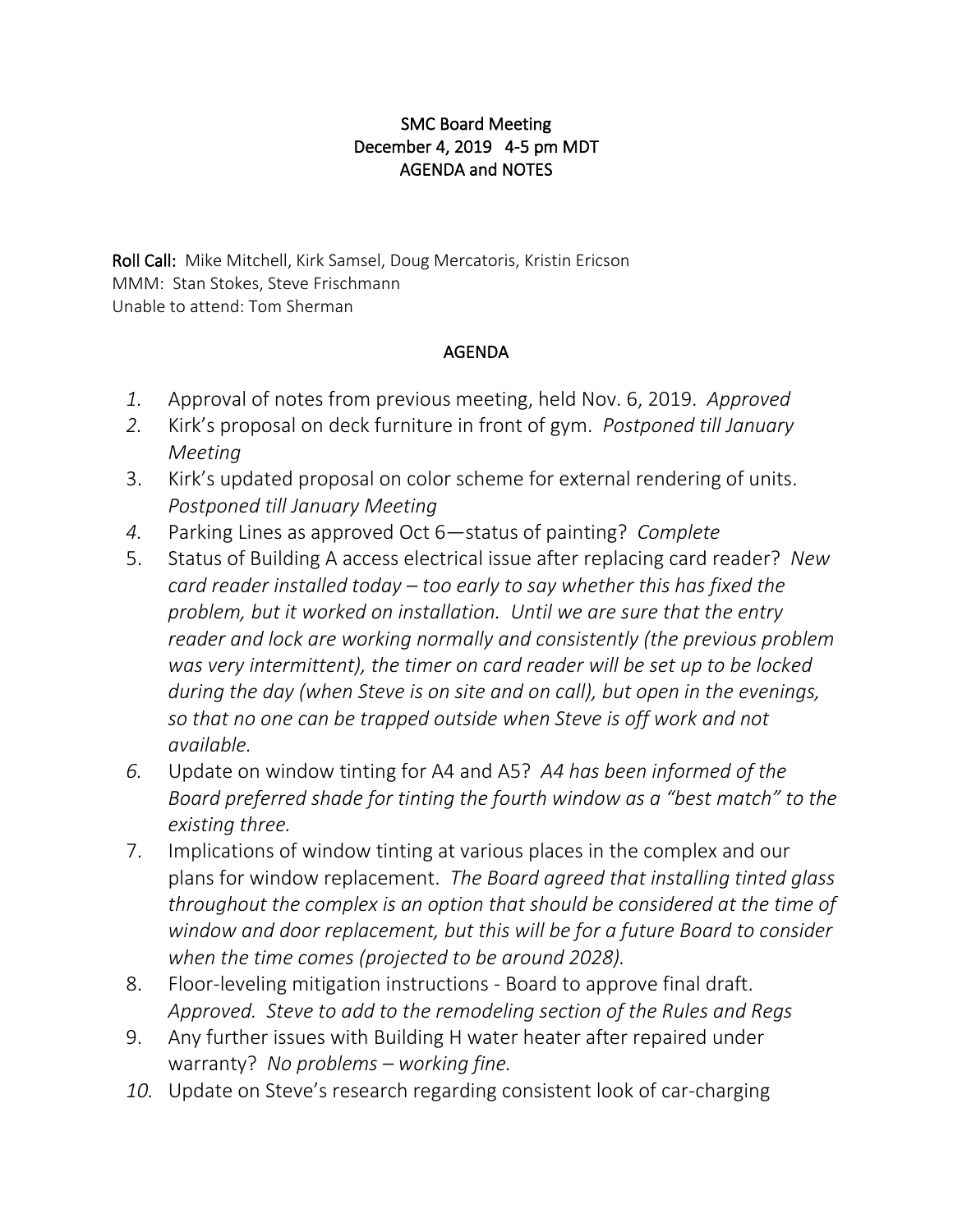electrical outlets for carports. *Steve is gathering information and photographs of the various manufacturer installations. All are fundamentally the same plug and socket system (220v), but cosmetically they are different. Board to review in more detail at January Face to Face meeting.*

- *11.* Owner Storage space below Building A status of solution for stairs to access storage? *Stan has designed and installed a solution, with a moveable ladder that hooks into sockets in front of each storage unit to provide a safe and stable way for Owners to access the individual storage areas.*
- *12.* Rubber flooring for gym discussion of quote and Board approval. *Board reviewed the quote but opted not to move forward at this time in light of the cost (\$3,875), which they considered too high. While a padded floor would be a definite improvement, the Board decided to stay with the existing carpet for now, until such time as the carpet wears out or some other reason to change the flooring arises.*
- *13.* J4 Bathroom remodel update. *Kirk had spoken to the Owner, who provided some additional background and justification for the approach taken. After due consideration of the additional information, the Board decided to issue the fine as previously agreed by the Board*
- *14.* Abbreviated Rules and regs need revision no dogs anywhere on site. *Steve will review the abbreviated rules and regs and send out a revised version. The goal is to have these approved and placed in the Units before the start of the Holiday period.*
- *15.* For Board awareness conveyancing obligations in Amended Declarations (see Section 9.1). *The Board members were made aware of the rules regarding conveyancing of limited common elements, and more generally, the importance of needing to check with the Declarations on this and similar matters when making decisions.*
- 16. Brief review of major topics for Face to Face meeting in January
	- a. Finance update
	- b. Shed between B and C
	- c. Consideration of solar panel installation at time of roof replacement
	- d. Building color scheme update
	- *e.* Building A upper floor remodel *(Steve is generating a Statement of Work (SOW) and will attempt to get three quotes ahead of the January meeting)*
	- f. Expanded use of pots for Aspens, etc.